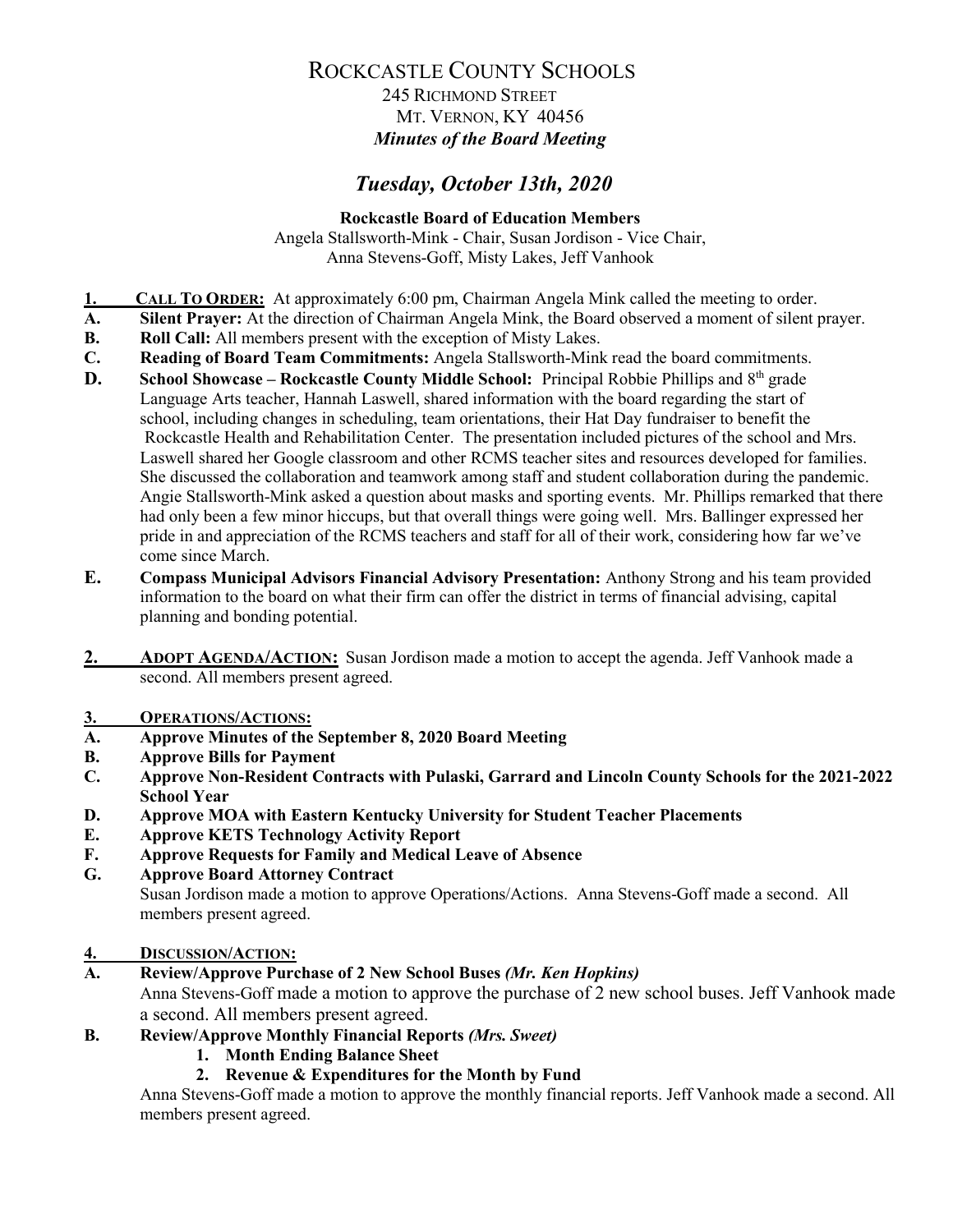### 245 RICHMOND STREET MT. VERNON, KY 40456 *Minutes of the Board Meeting*

## *Tuesday, October 13th, 2020*

**Rockcastle Board of Education Members** Angela Stallsworth-Mink - Chair, Susan Jordison - Vice Chair, Anna Stevens-Goff, Misty Lakes, Jeff Vanhook

**C. Review/Approve School-Based Mental Health Coordinator Position:** Mr. Marcus Reppert shared with the board the recent funding by the state to help pay for a position to assist school counselors in providing additional mental health services for students. This individual would provide trainings to staff members, assist with coordination of the district and school trauma-informed teams, coordinate mental health services across all of our schools, including those provided by Somerset Mental Health and help families with students experiencing mental health issues. This position would be housed at RCMS, but would work throughout the district to coordinate and facilitate mental health services.

Susan Jordison made a motion to approve the School-Based Mental Health Coordinator position. Jeff Vanhook made a second. All members present agreed.

### **5. DISCUSSION/REVIEW:**

### **A. Review Superintendent's Personnel Action Report** *(Mrs. Ballinger)*

Mrs. Ballinger shared current personnel actions in the district with the board.

**B. Review Rocket Relaunch for Schools (***Mrs. Ballinger***)**

**C. Review Rocket Relaunch for Families (***Mrs. Ballinger***)**

Mrs. Ballinger discussed the Rocket Relaunch plans that have been revised to reflect current KDE and State health guidance on re-opening schools. Our previous plans had included a three light system. The new guidance added a 4th light (Orange) that provided additional information about community spread and incidence rates to help districts make decisions. Mrs. Ballinger informed the board that it is possible that our incident rate will increase this week to the point where we may need to return to a state of NTI, or virtual learning for our students. That decision would be made each Thursday evening, based on information from and collaboration with our local and regional health departments.

### **6. DEPARTMENT REPORTS**

### **Trent Clark-Facilities**

• Mr. Clark ensured the board that we were working to take care of kids and doing everything possible to ensure kids are safe and our schools are sanitized. He discussed the backpack spray sanitizers that we ordered early on and have proven to be very effective.

### **Ken Hopkins-Transportation**

• Mr. Hopkins discussed all of the transportation activities that have taken place since the September board meeting. Food/Meal delivery service into and throughout the county have been very positive. Each bus had a different system, but drivers enjoyed getting out and seeing students and families again. When school began on September 28<sup>th</sup>, procedures had to be adjusted. After a practice run and getting through that first day, buses are running smoothly and students are being transported to and from school in a timely fashion. The amount of increased paperwork for drivers has been a concern, but one that they are working through.

#### **Jason Coguer – Instruction**

• Mr. Coguer shared his excitement around the work that our teachers and staff have done in the use of Google classroom. His idea is to create a "greatest hits" in Flipgrid to share highlights of the good things happening in our classrooms. He also shared his participation in recent Professional Learning Community (PLC) Microsoft Teams meetings, in partnership with KDE and their Continuous Improvement coaching staff. KDE is providing support for our teachers and schools in the implementation of the PLC model to foster improved teacher efficacy and student achievement. He noted that each school can tailor PLC work to meet their own needs. Mrs. Ballinger added that this goes along with her work with principals and their own PGP's.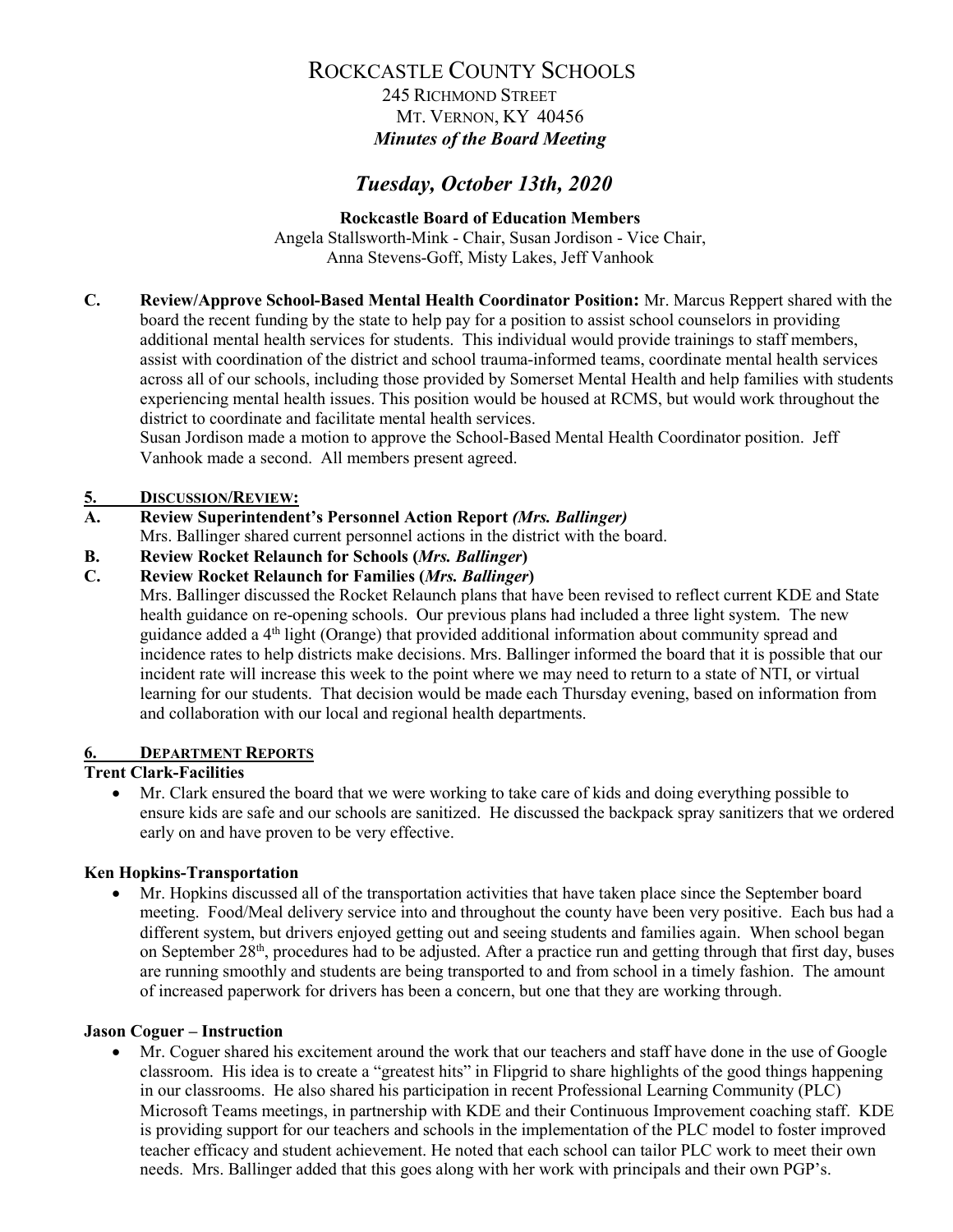### 245 RICHMOND STREET MT. VERNON, KY 40456 *Minutes of the Board Meeting*

### *Tuesday, October 13th, 2020*

#### **Rockcastle Board of Education Members** Angela Stallsworth-Mink - Chair, Susan Jordison - Vice Chair, Anna Stevens-Goff, Misty Lakes, Jeff Vanhook

#### **Brandon Reynolds – Technology**

• Mr. Reynolds discussed the Chromebook repairs that have occurred since school began. He reminded the board that the purchase of a three year warranty has been worthwhile. He also shared that the Technology Help Line, available 8 am-8pm on Mondays-Thursdays and 8:00 am – 3:00 pm on Fridays, has been very helpful to families and staff. He also told the board that he had recently hired Kayla Lawson Adams to assist him in these efforts. She is a former co-op student who is familiar with our district operations and will be a tremendous asset.

#### **Marcus Reppert – Student Services**

- Mr. Reppert discussed the school safety assessment that was conducted earlier this summer with all of our schools. The assessment was conducted by Stuart Adams with the Department for Criminal Justice. This week, he has been meeting with all principals to go over the assessments and ensuring that activities were being completed. On October 14, all first responders in the county will be meeting to go over the school and district safety plans. One part of the assessment is the requirement to have a School Resource Officer in place within the district. RCS has opted to collaborate with local law enforcement agencies to hire an SRO to be in compliance with the requirement. The role of Safety Coordinator would be completed by Mr. Reppert and Mrs. Ballinger. The board and law enforcement agencies would share in the cost of the new SRO.
- Mr. Reppert reiterated to the board that RCS is not in charge of contact tracing. That is the responsibility of the Health Department. It has been a process, but is working smoothly right now. Jessica Dollins, our district nurse, has been in communication with the health department and staff.
- Mr. Reppert shared a recent meeting with Somerset Mental Health regarding their plans for serving the mental health needs of our students and how those services will be delivered. He talked about the numerous referrals for mental health services that have been made on behalf of our students since we have returned to school.

#### **Jenny Sweet - Finance**

- Mrs. Sweet first provided the board with information from Mrs. Jamie Saylor about the tremendous work of our Food Services staff since our start on September 9<sup>th</sup>. During the three week NTI period, we delivered 47,000 meals to students and families in Rockcastle County. During this time, ALL students under the age of 18 have been able to receive free meals. All of the planning that has taken place during the summer, in dealing with all of the state and federal regulations, has been truly monumental. P-EBT for students was continued through August and September. We also received an Equipment Assistance Grant of \$25,000, which allowed us to install a new double-stack oven at RCHS.
- Mrs. Sweet also shared that our recent financial audit took place this past week and auditors were here in the district, reviewing all of our school and district accounts. She noted that there could be a request for an extension to the audit. Each year one major program is reviewed during the audit. This year, our Food Services program is up for review. In order to meet all of the requirements, related to COVID-19, the auditors may need to ask for an extension to complete their review.

#### **Wendy King – Special Education and Preschool**

• Mrs. King shared with the board that she had recently conducted a survey with all of our Special Ed teachers, pre-school teachers and related services staff. This was a "temperature check" to see where we are as a district and what our strengths and areas of concern are. We have partnerships with KEDC, SESC and other agencies to assist us in identifying needs, based on the needs assessments completed by teachers and determining next steps for improvement.